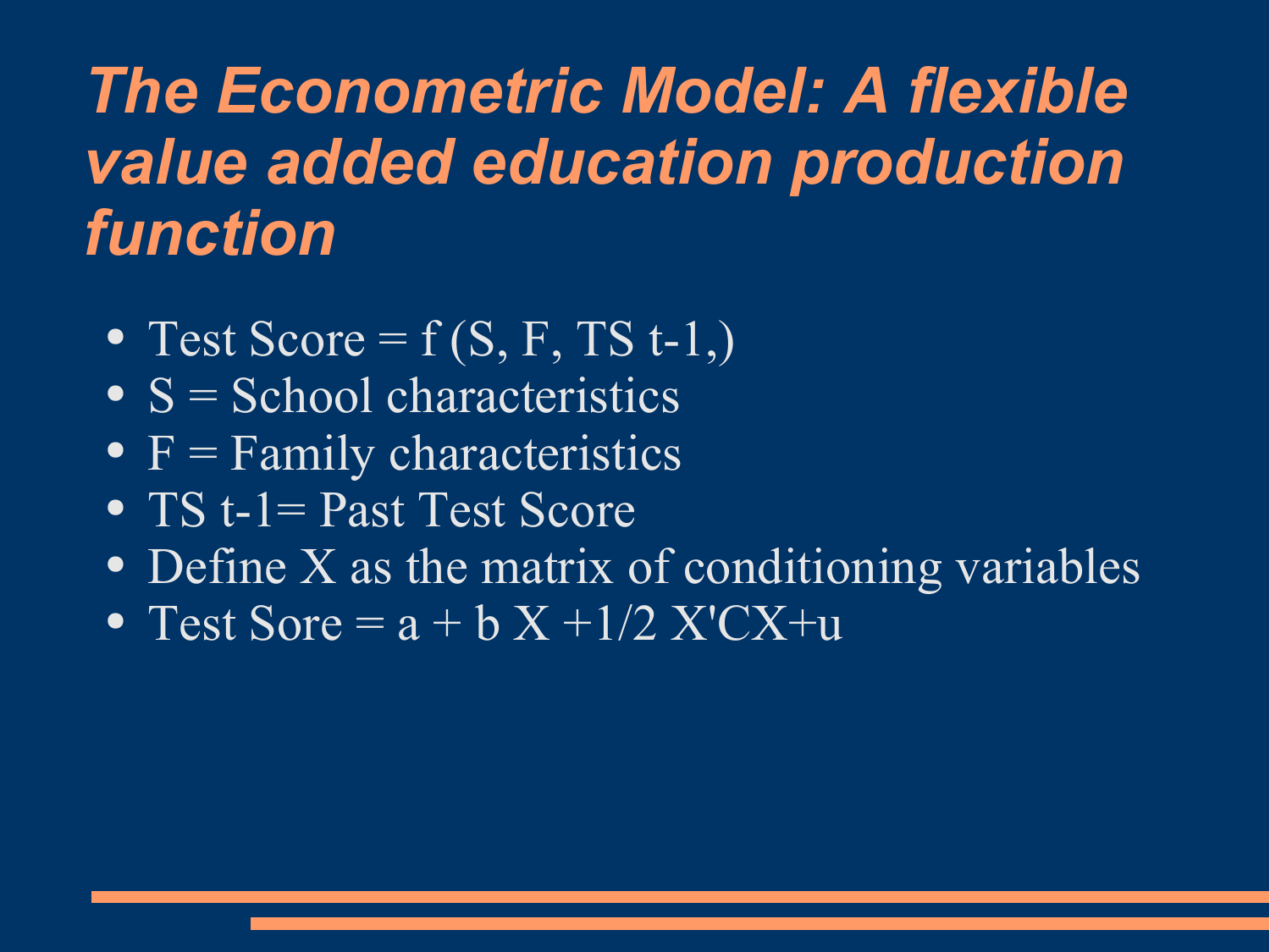## *The Variables*

- Achievement test scores in moment *t* are a function of:
- Years of education of the father
- Years of education of the mother
- Achievement test scores in moment *t-1*
- Age of the child
- Family income in moment *t*
- Other variables (Working mother, Children in FU, Students per class)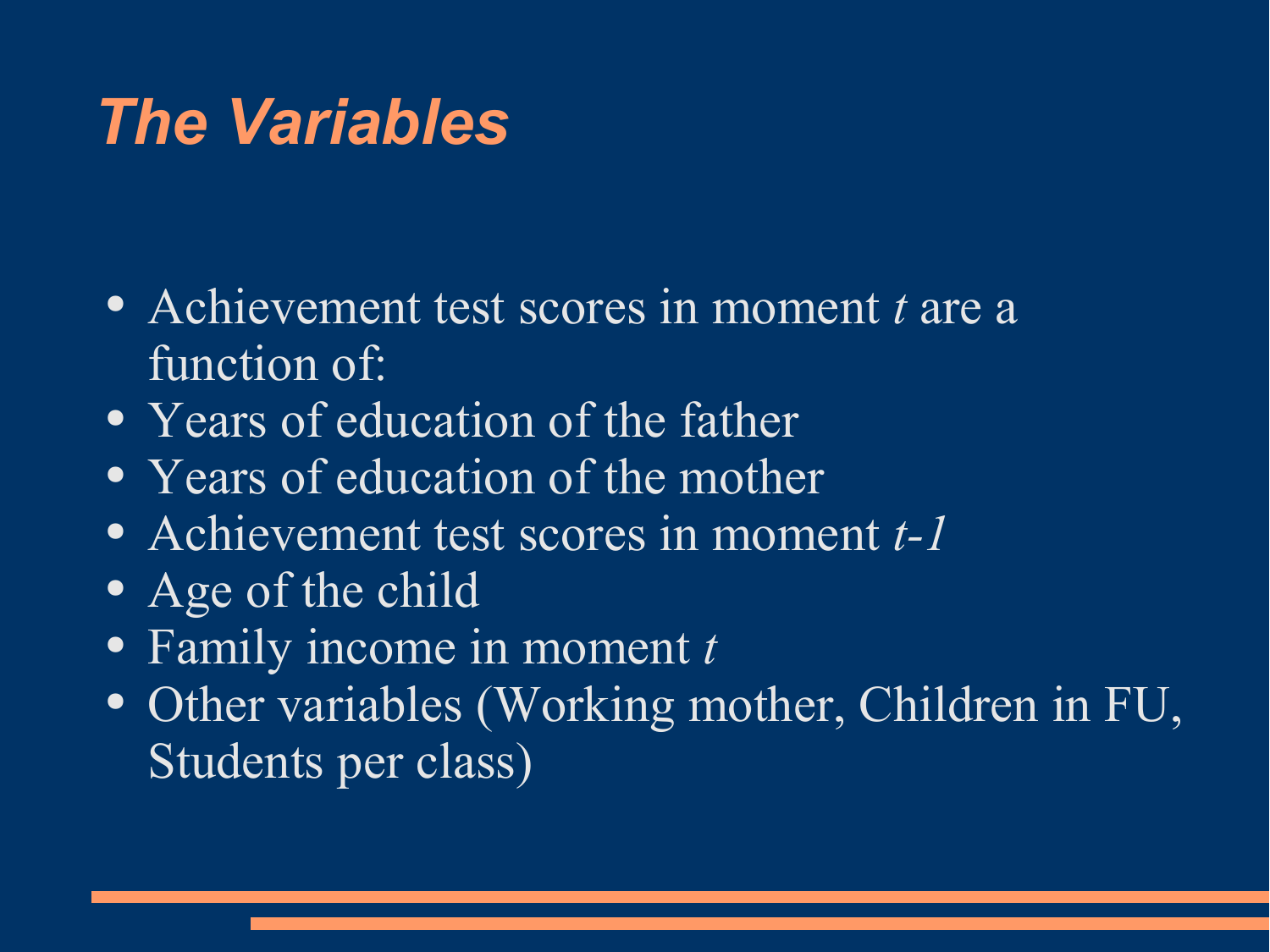# *Empirical Methodology:*

- A flexible value added model is estimated by OLS with White's consistent variance-covariance matrix estimator.
- An elasticity function of the test score with respect to every conditioning variable is obtained to be evaluated at any point.
- Elasticities are the % change in the expected test score when a conditioning variable changes in one % . The elasticities are evaluated at the data means per every age in the sample.
- The estimated elasticities together with their two standard deviations are plotted as a function of age.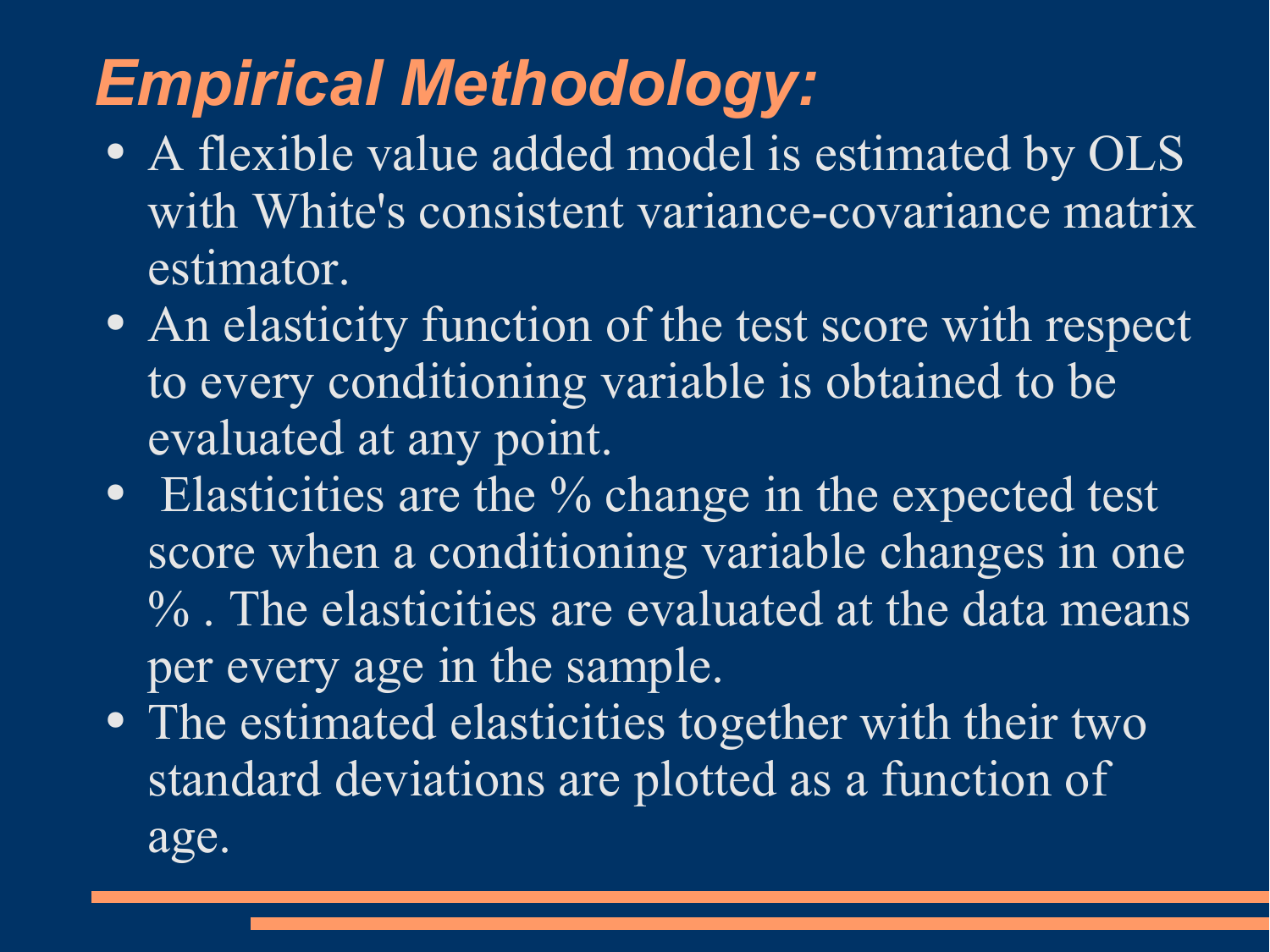## *Preliminary Results (i)*

- If IQ is fixed at approximately age 8 we should observe in slides 8 and 14 that the elasticity of Score with respect to Lagged Score at age 13 is not significantly different than 1.
- At age 13 the elasticity of Applied-Problems score with respect to the past score is around 0.5 and significantly lower than 1. That is, at age 13, a 1% increase in the past score may lead to a 0.5 % increase in the present score.
- At age 13 the elasticity of Letter-Word score with respect to the past score is around 0.25 and also significantly lower than 1.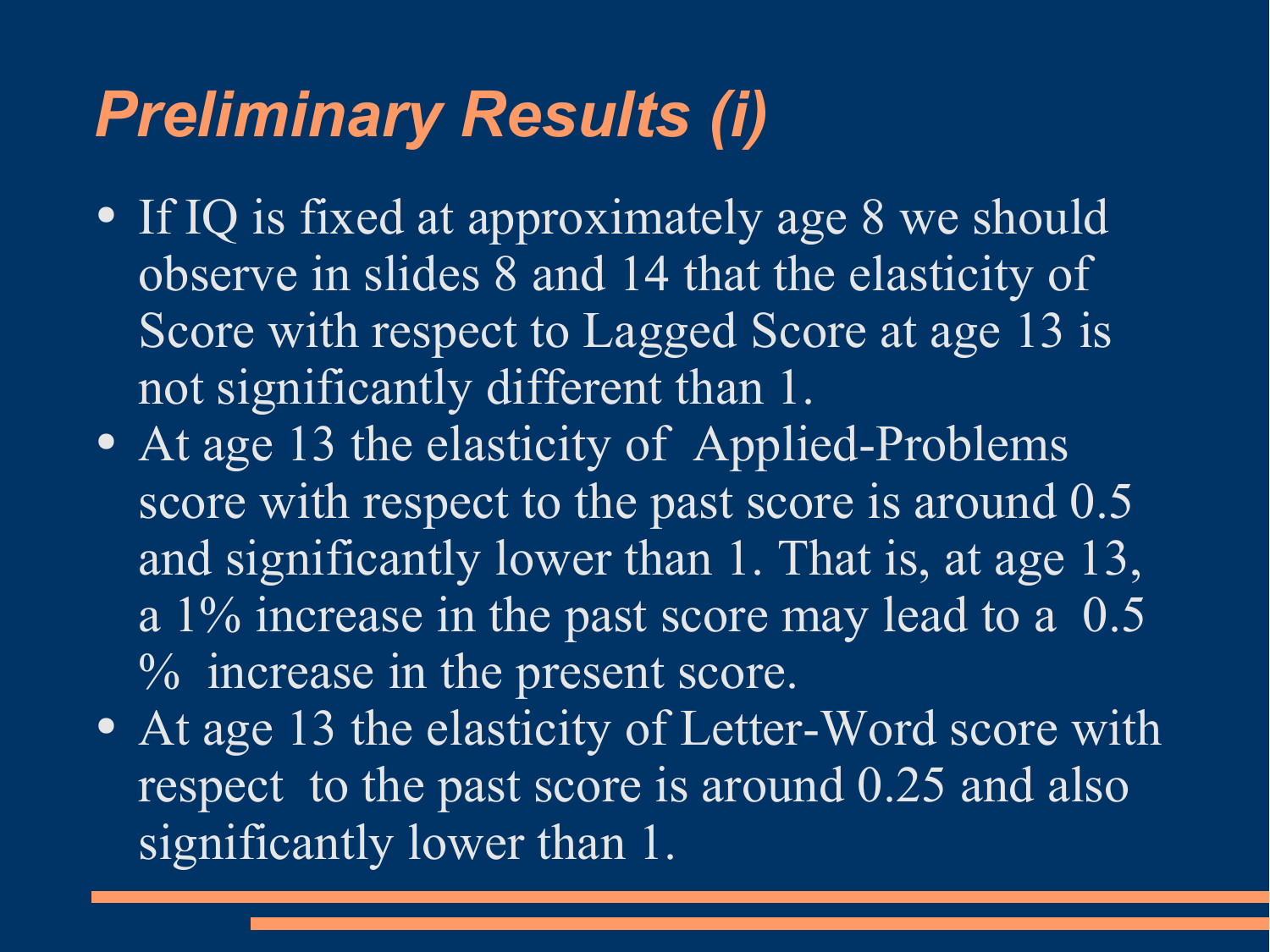# *Preliminary Results (ii)*

- In slide 9 we can observe that the Applied-Problem score-father's education elasticity is insignificant up to age 9 but becomes significant and increasing, taking values from 0.1 to 0.25, from age 10 to 17.
- Meanwhile in slide 15 we can observe that Letter-Word score-father's education elasticity is basically insignificant everywhere.
- The two correspondent elasticities with respect to mother's education are significant basically everywhere, with values around 0.2 for APP and 0.1 for LW scores.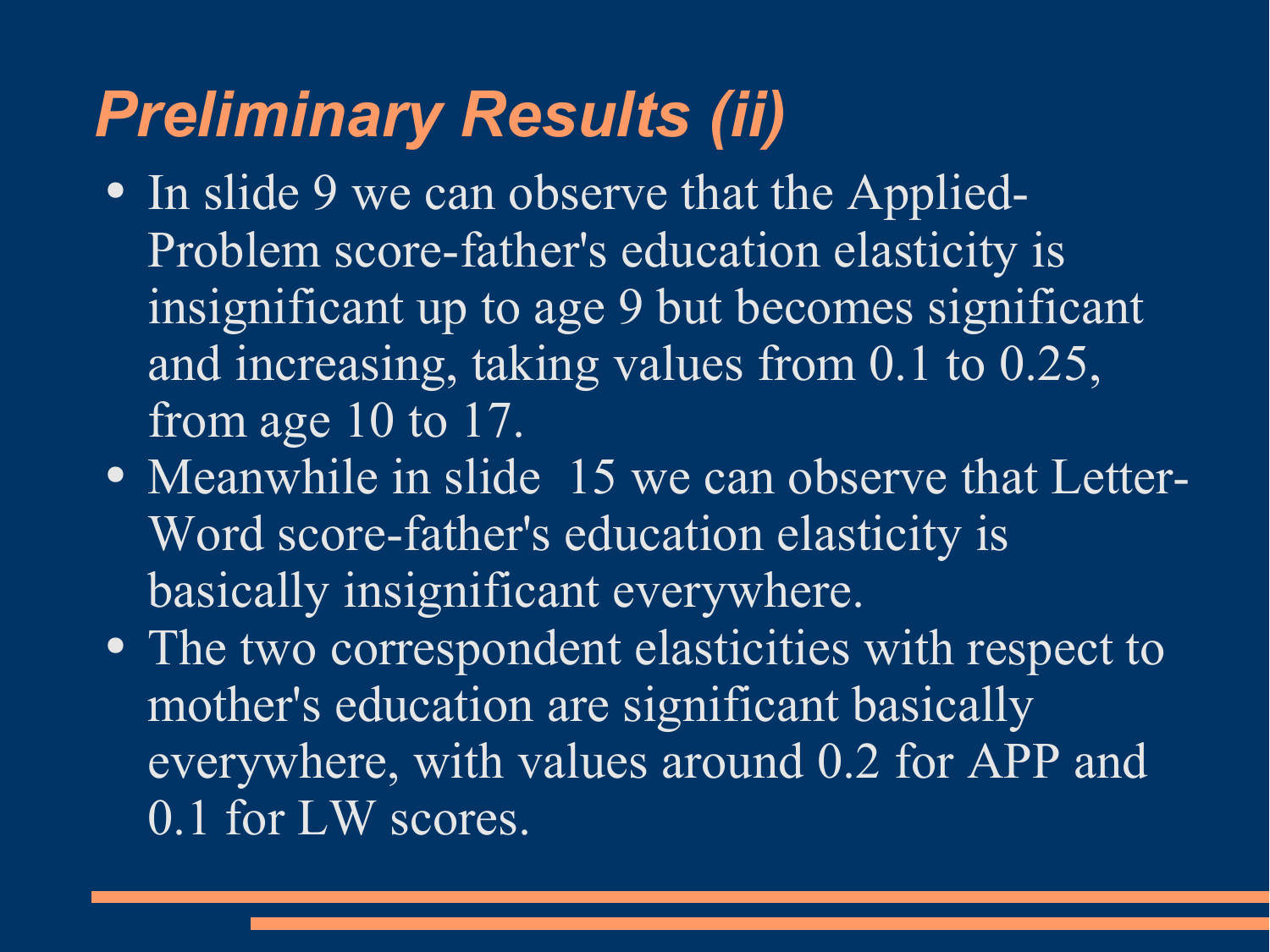## *The results present evidence that:*

- Measured ability is malleable, not fixed at age 8.
- Years of education of the parents are very significant on explaining the improvements on the measured ability of children.
- Years of education of the father are significant when measuring math abilities but insignificant when measuring verbal abilities.
- Years of education of the mother are always significant.
- Income is significant but very small.
- Other variables are not significant.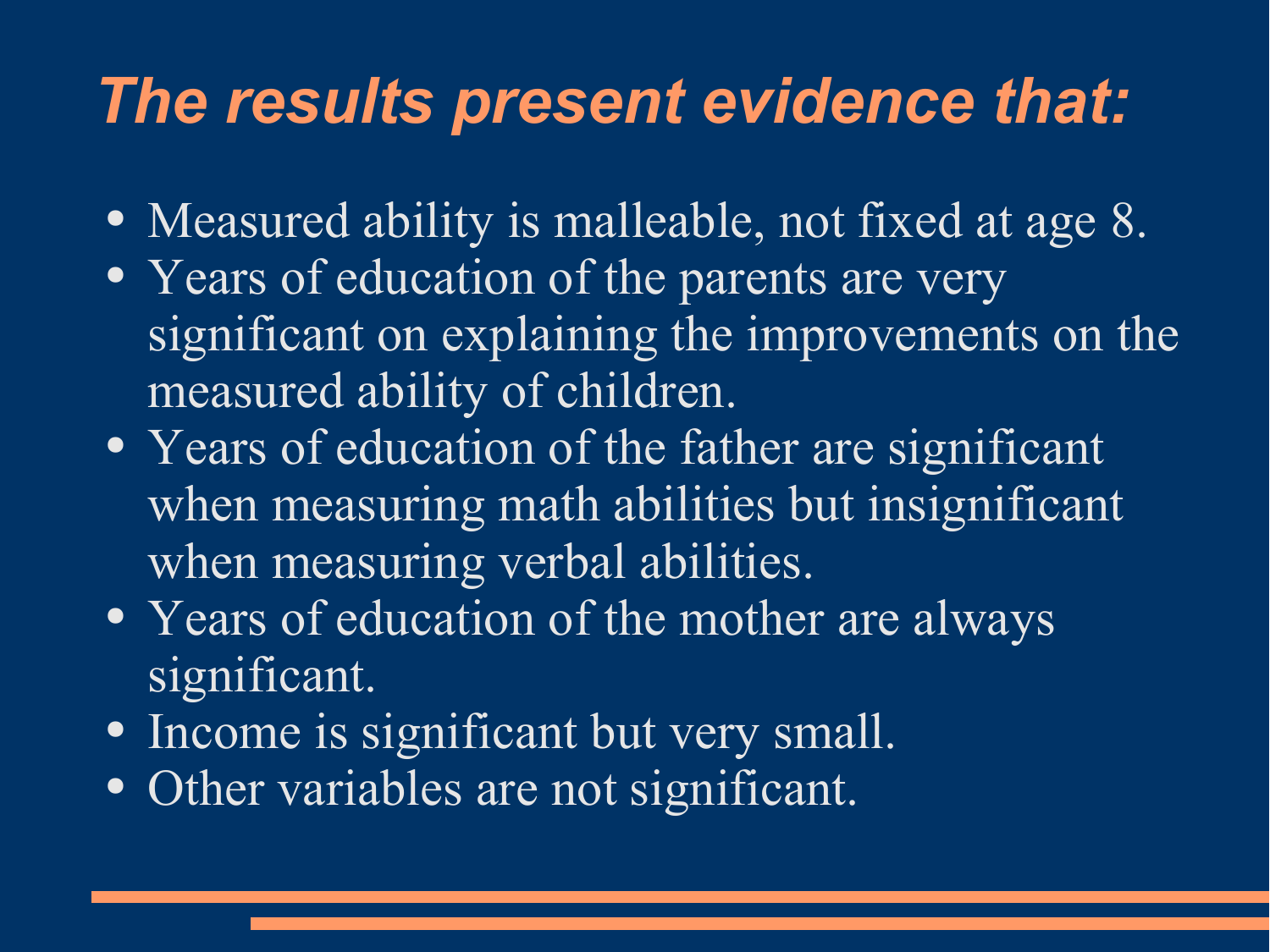# *Math-Logic Ability*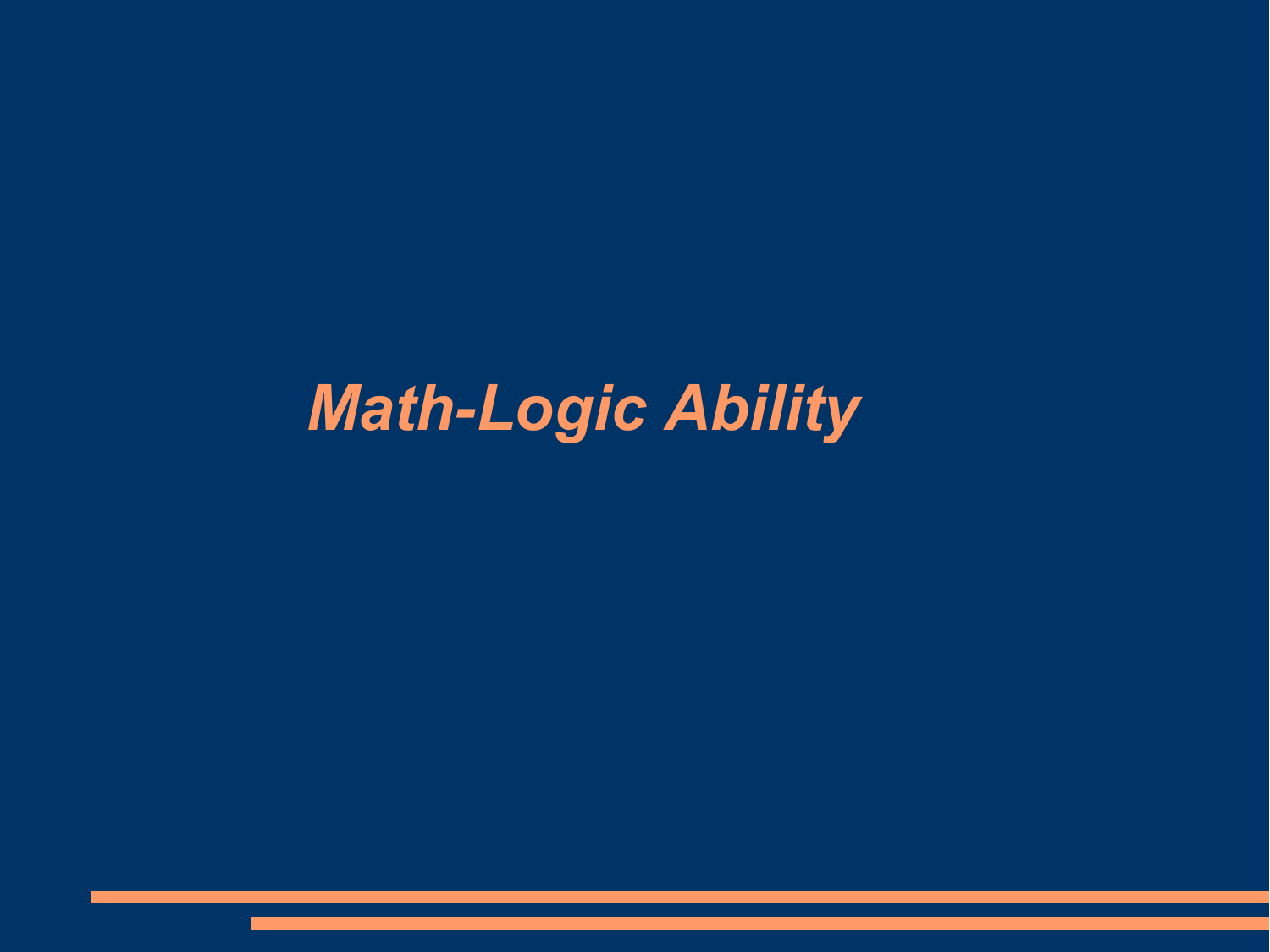#### *APP-APP lagged score elasticity*

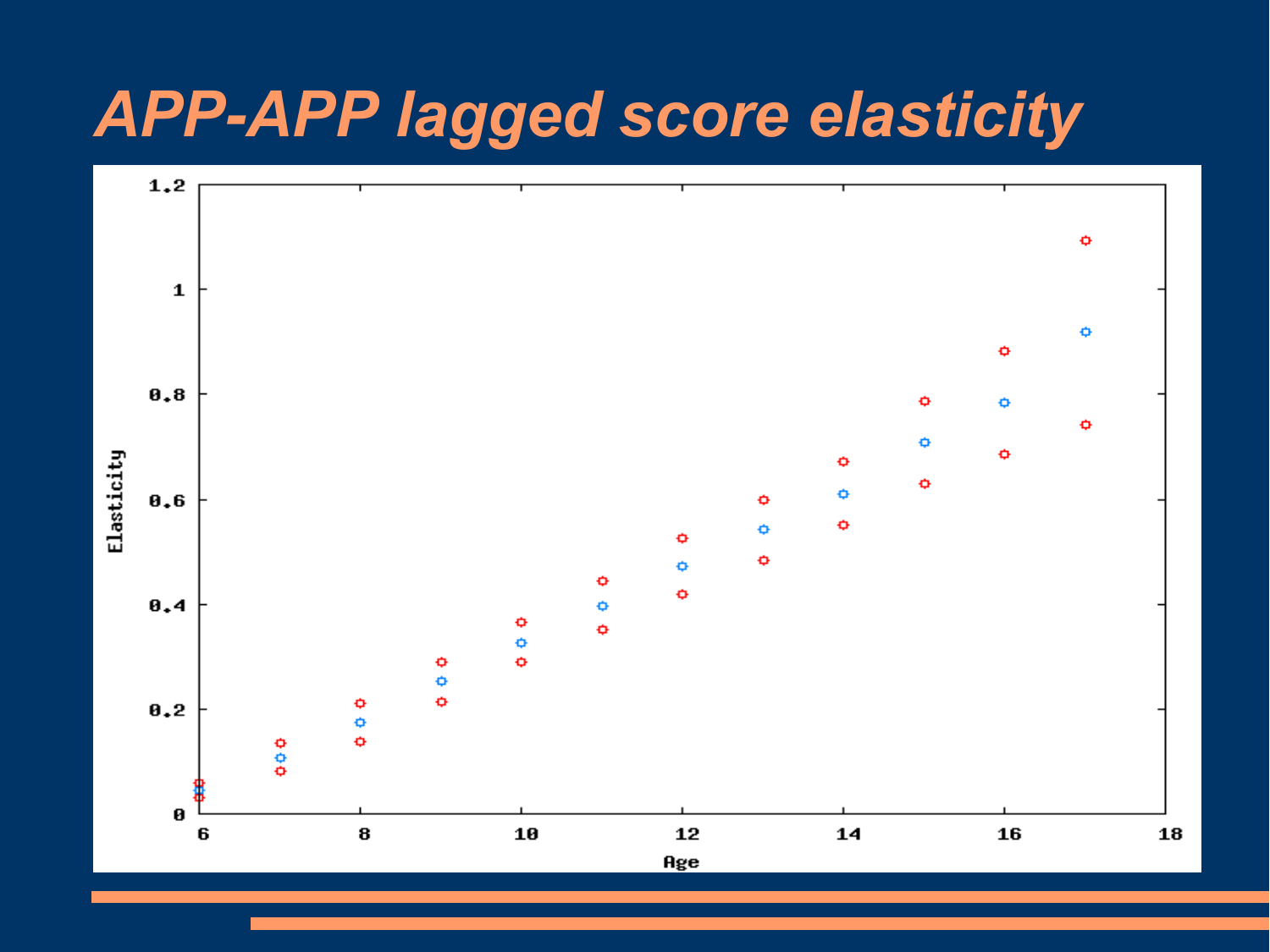# *APP score-father's education elasticity*

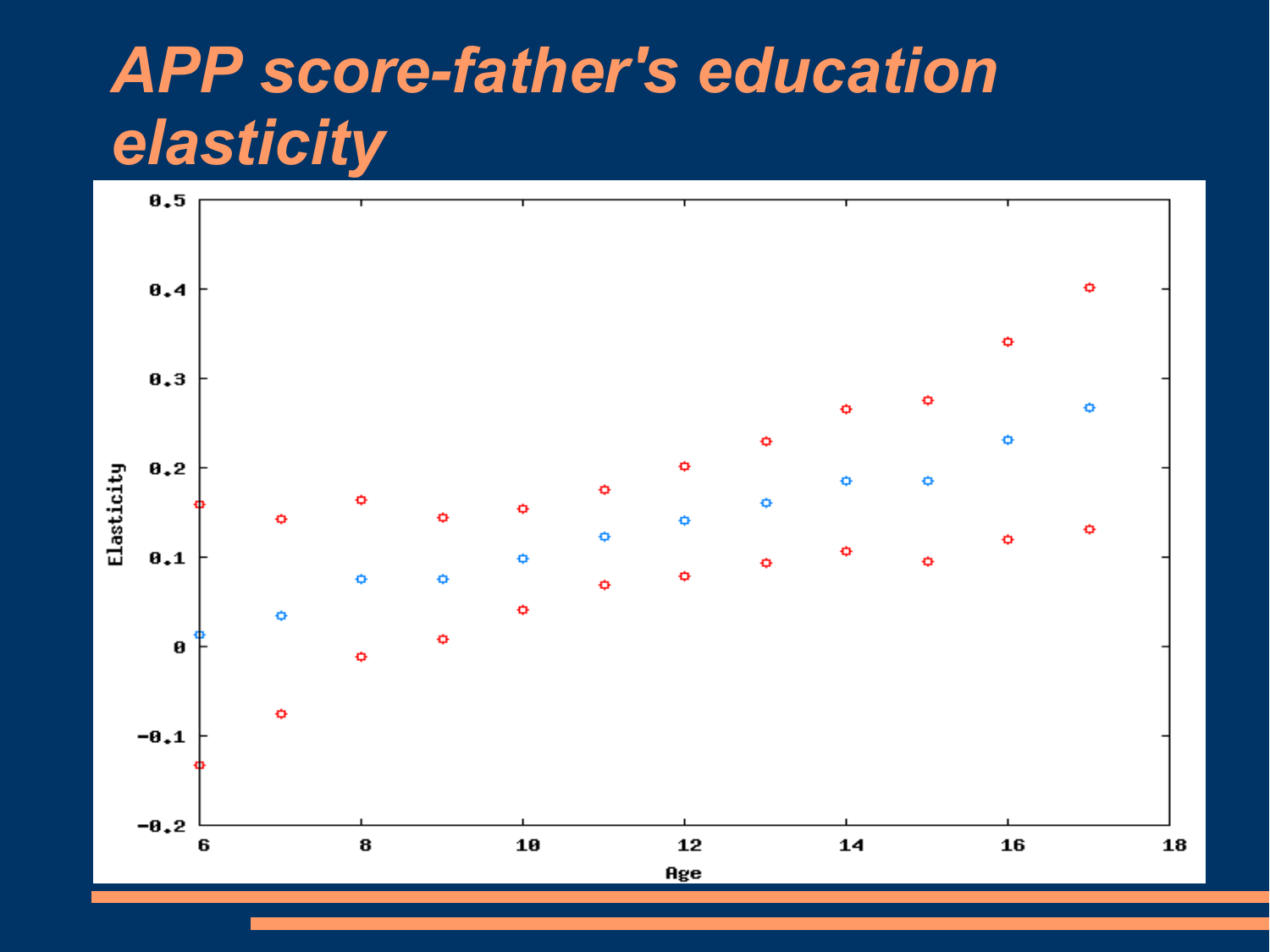## *APP score-mother's education elasticity*

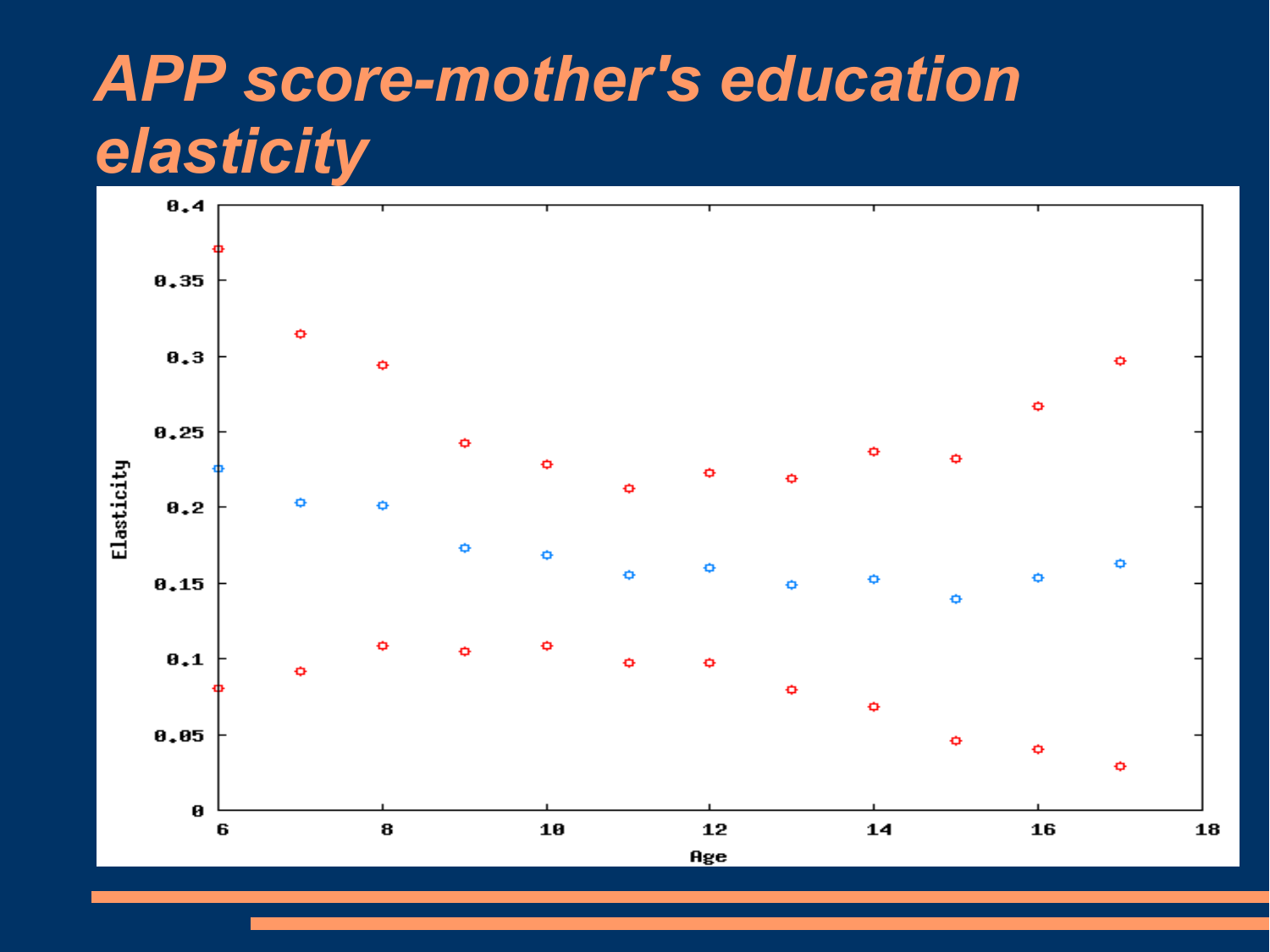#### *APP score-age elasticity*

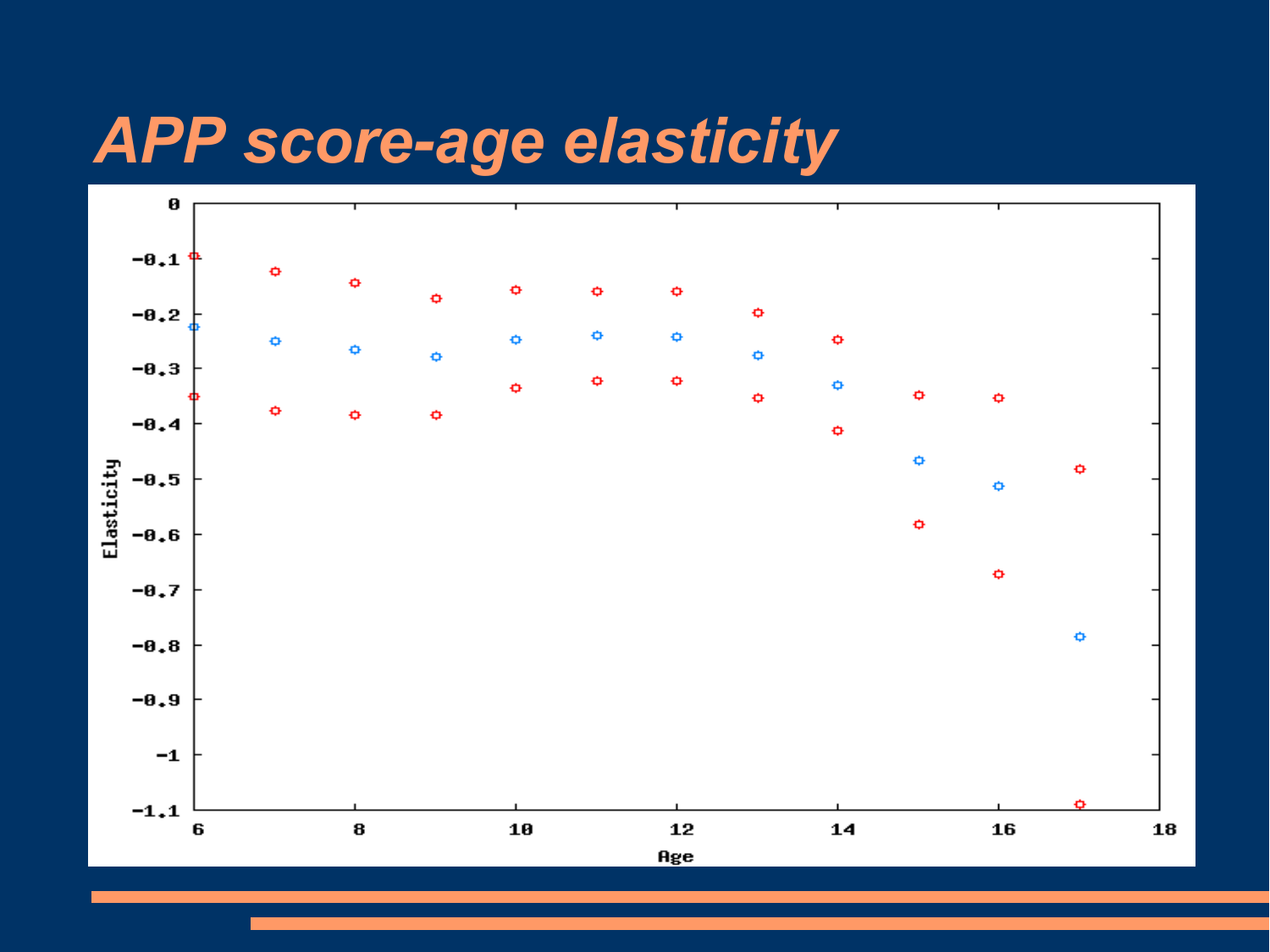#### *APP score-income elasticity*

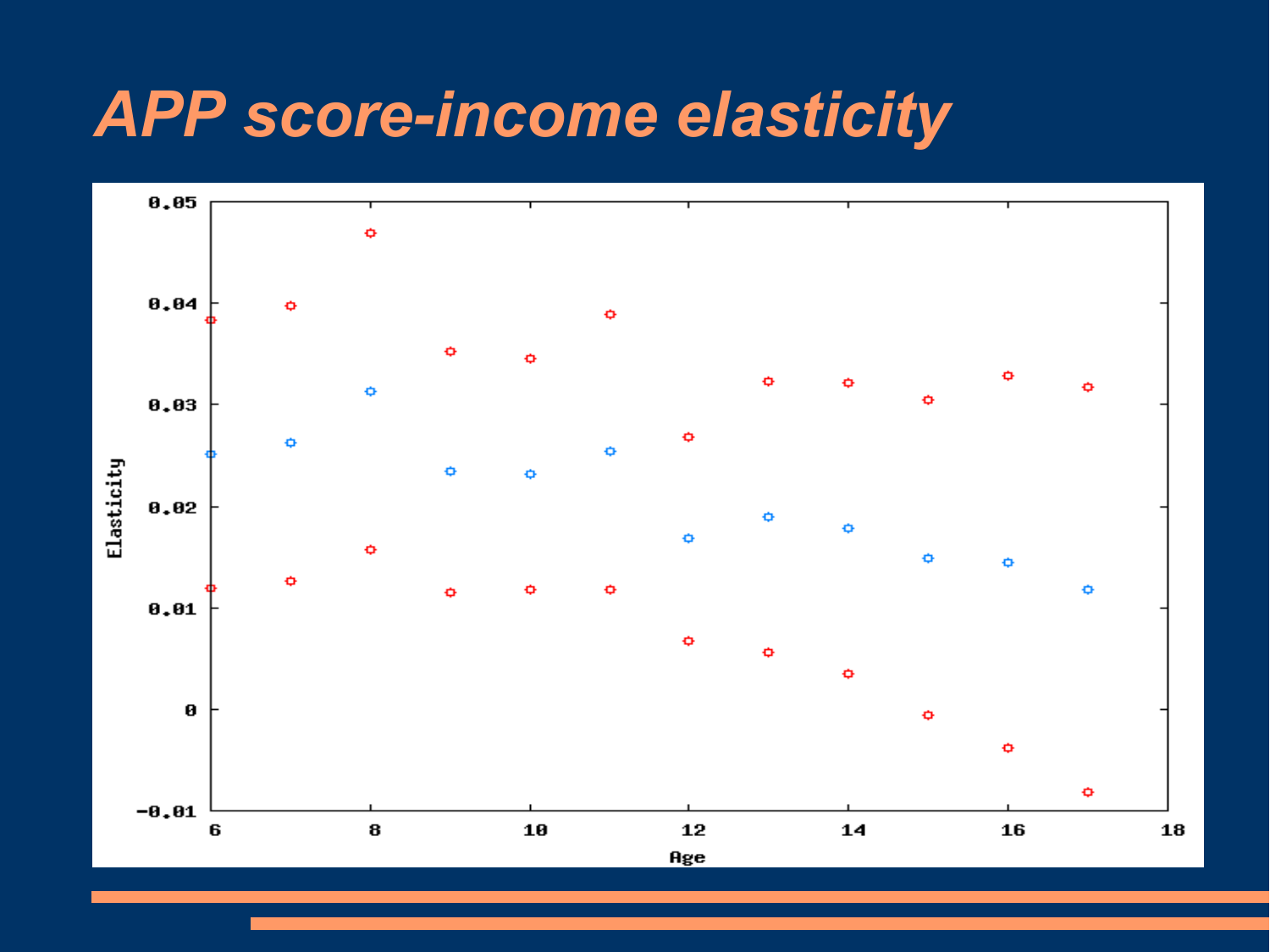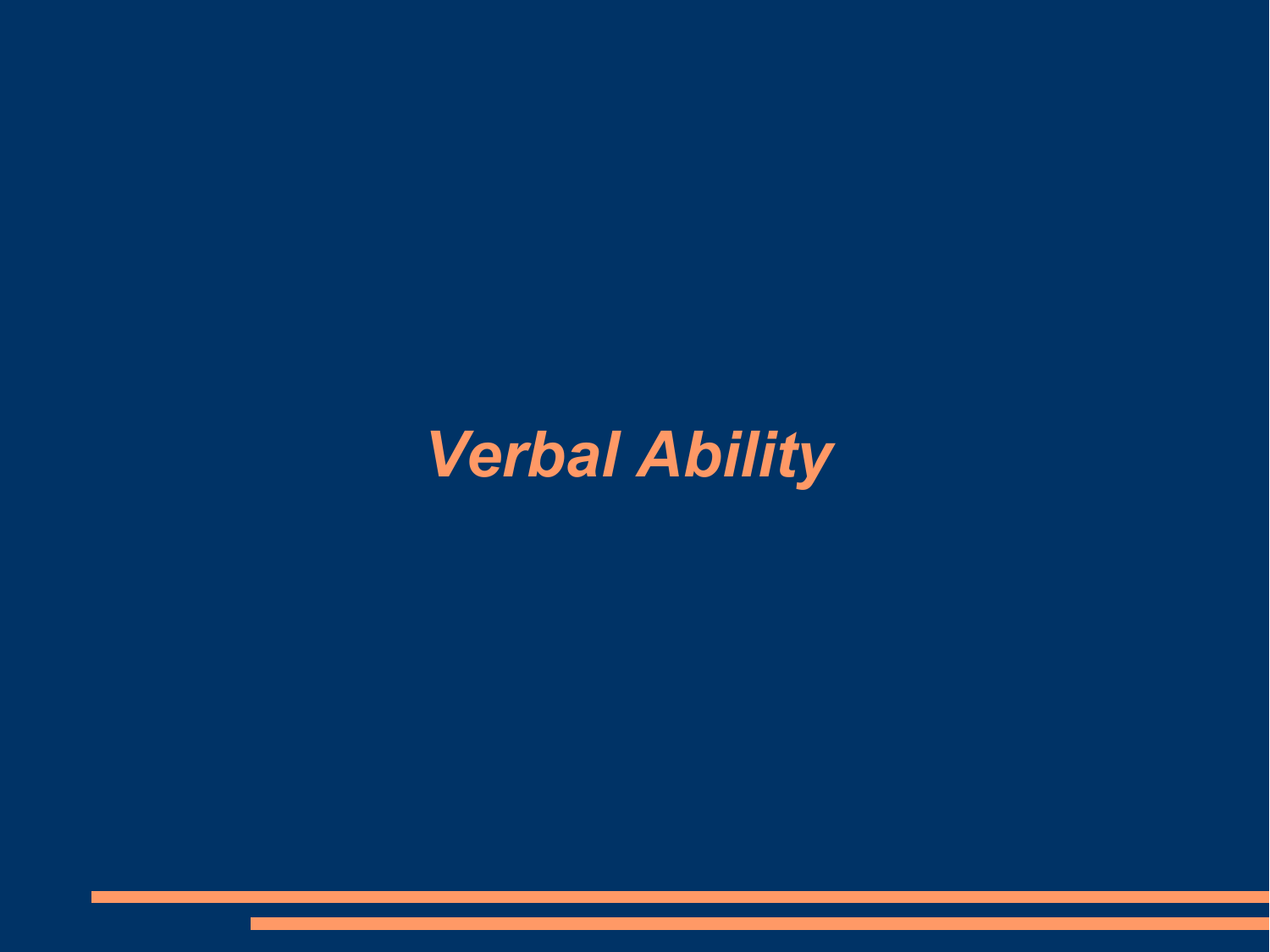## *LW score-LW lagged score elasticity*

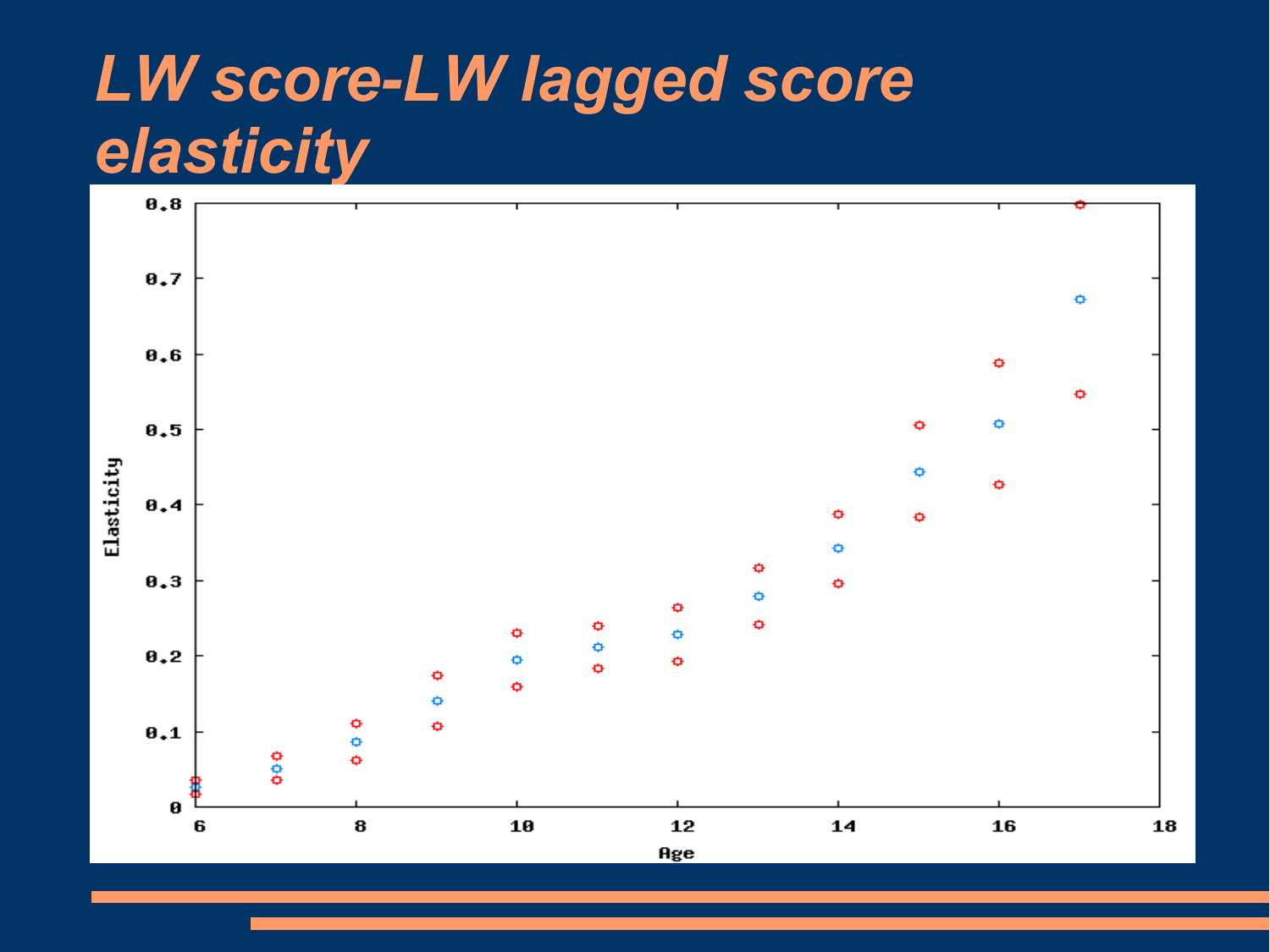## *LW score-father's education elasticity*

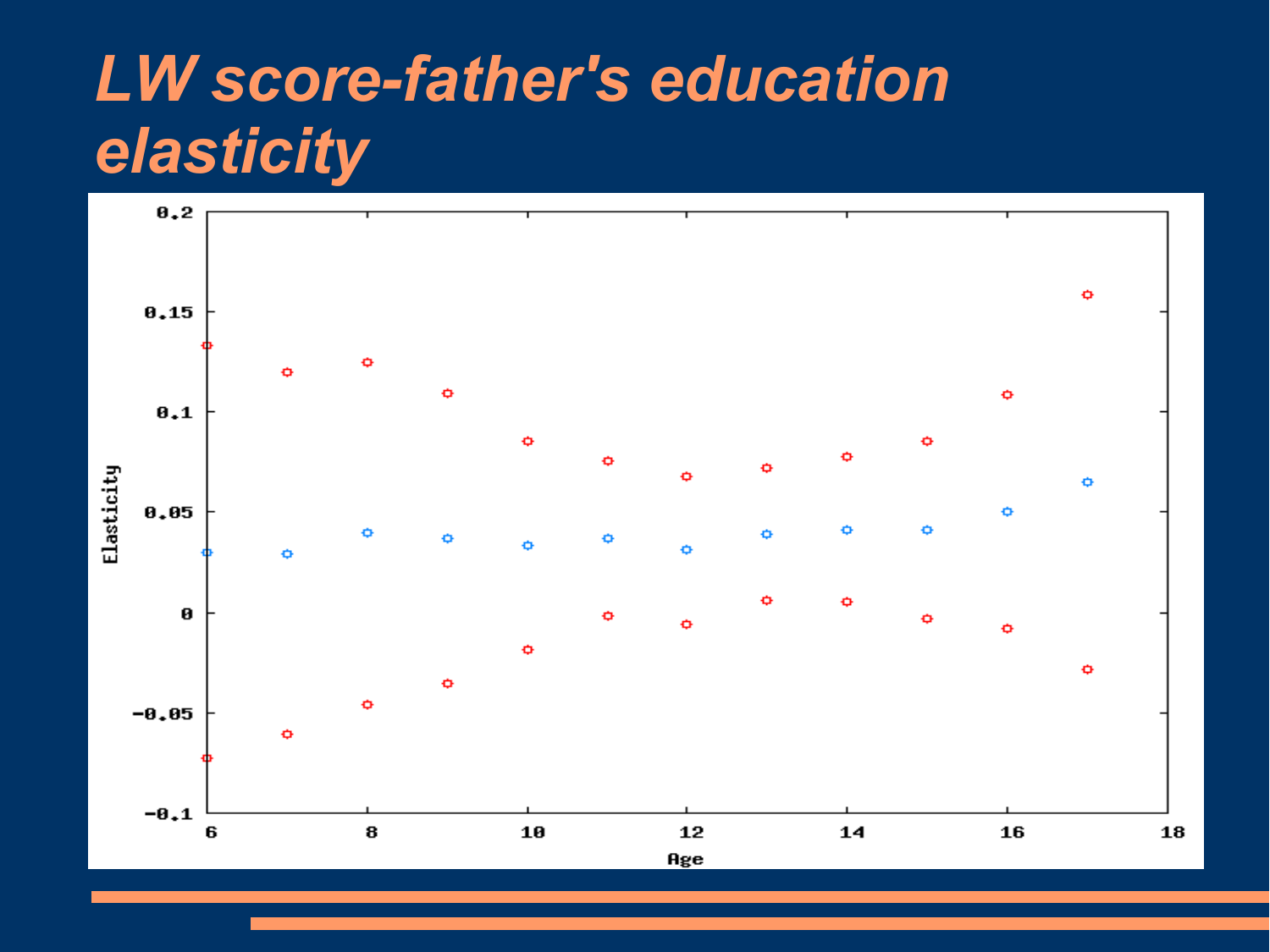## *LW score-mother's education elasticity*

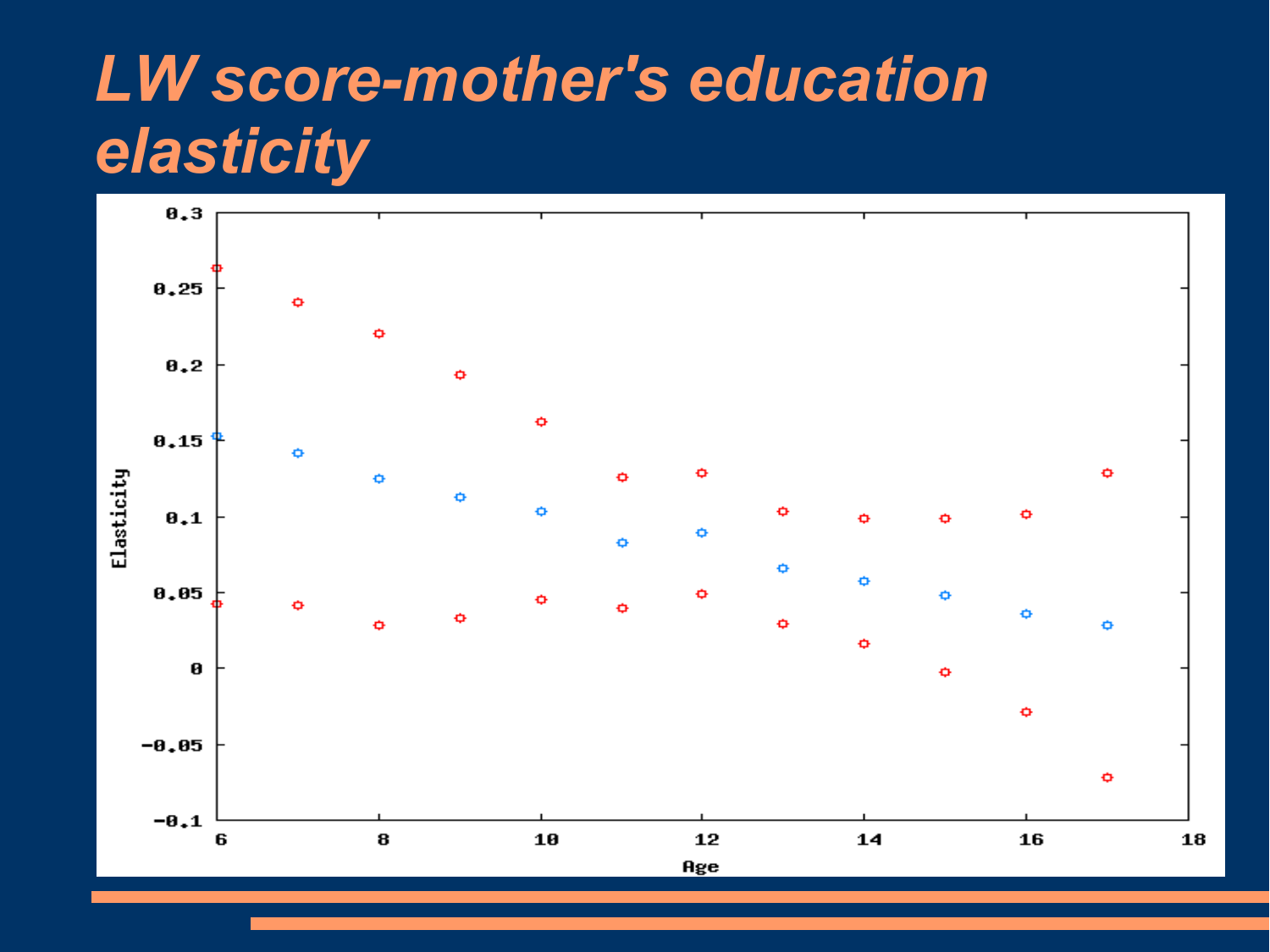#### *LW score-age elasticity*

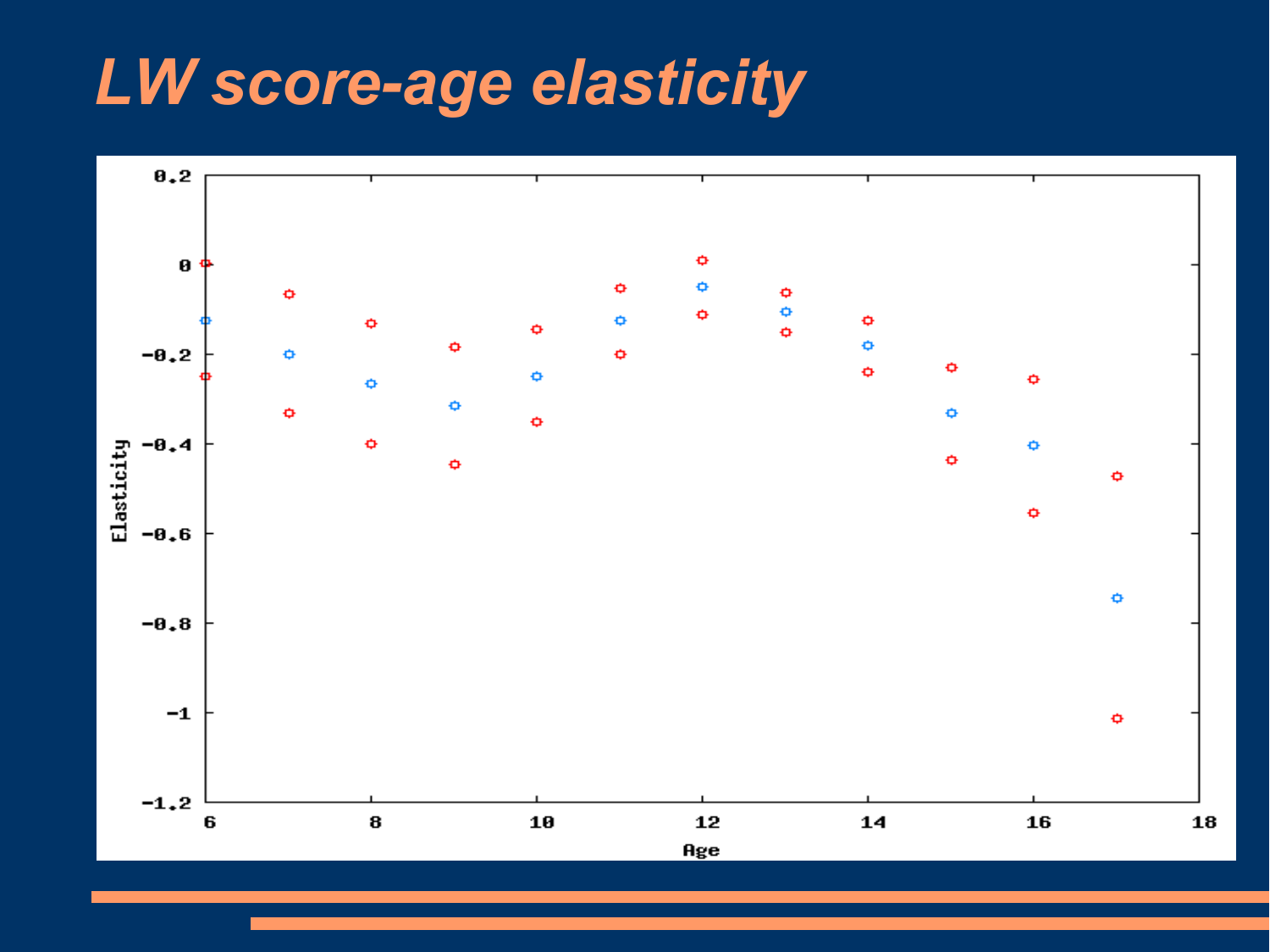#### *LW score-income elasticity*

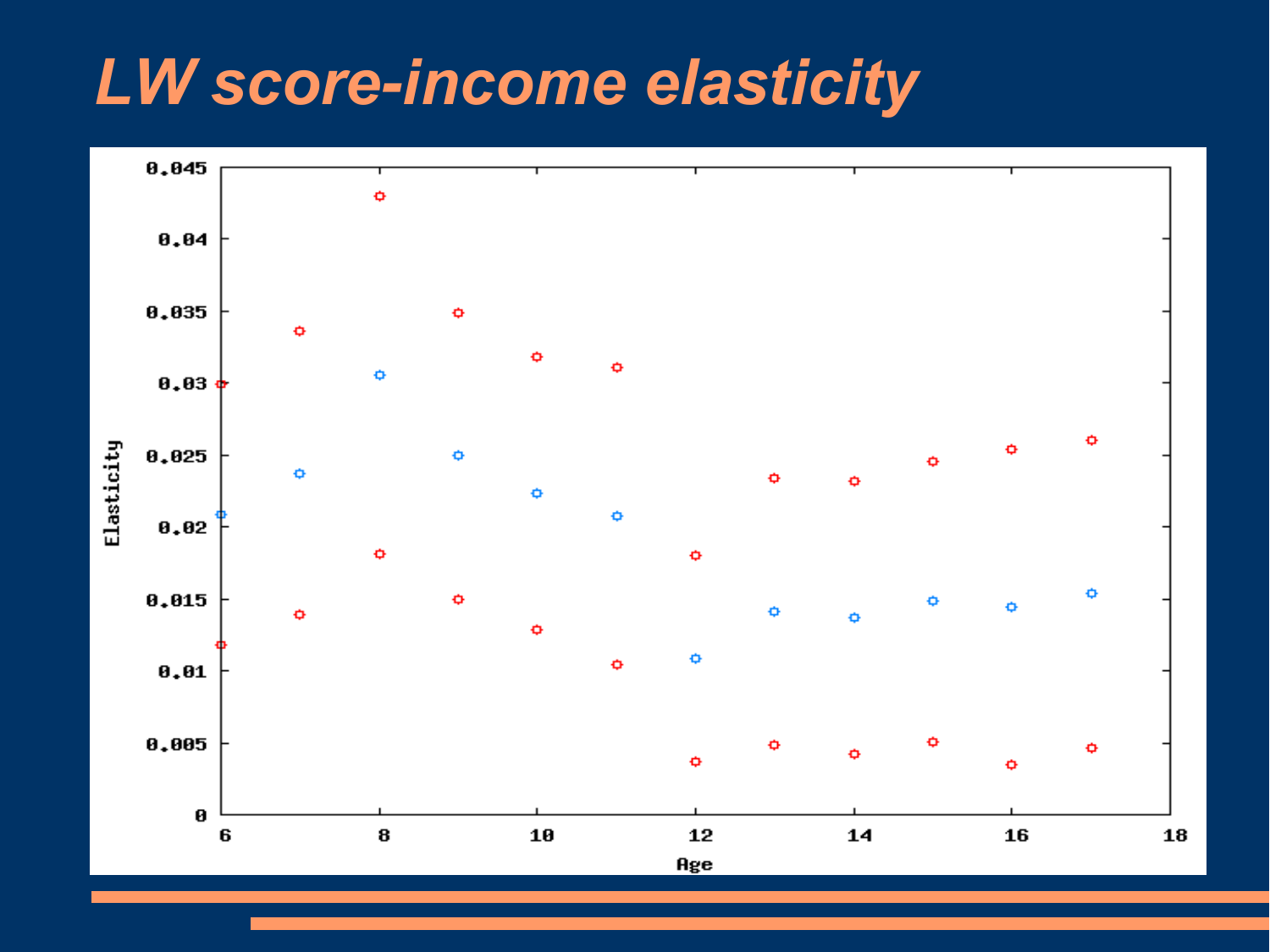## *Contemporaneous Specification*

- This specification considers contemporaneous inputs only.
- Results about the impact of the education of the parents on achievement scores remain similar.
- Here age gives us the effects of schooling. At age 10 one more year of schooling can raise the achievement score about 2 points.
- Schooling has a very important effect in explaining achievement measurement improvements in early years and this effect declines and becomes insignificant at around age 15-16.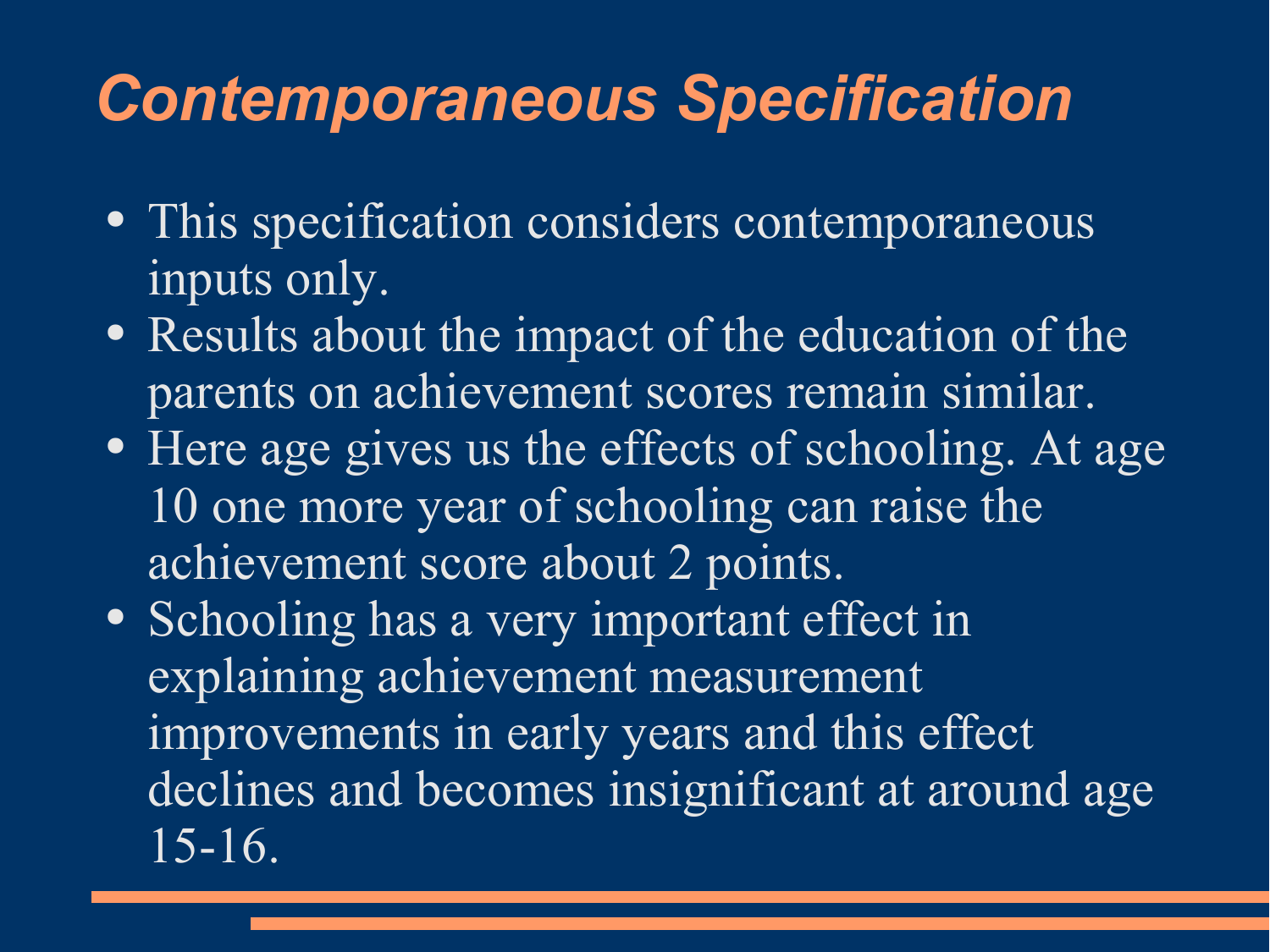#### *Model without lagged APP score: APP-father's education elasticity*

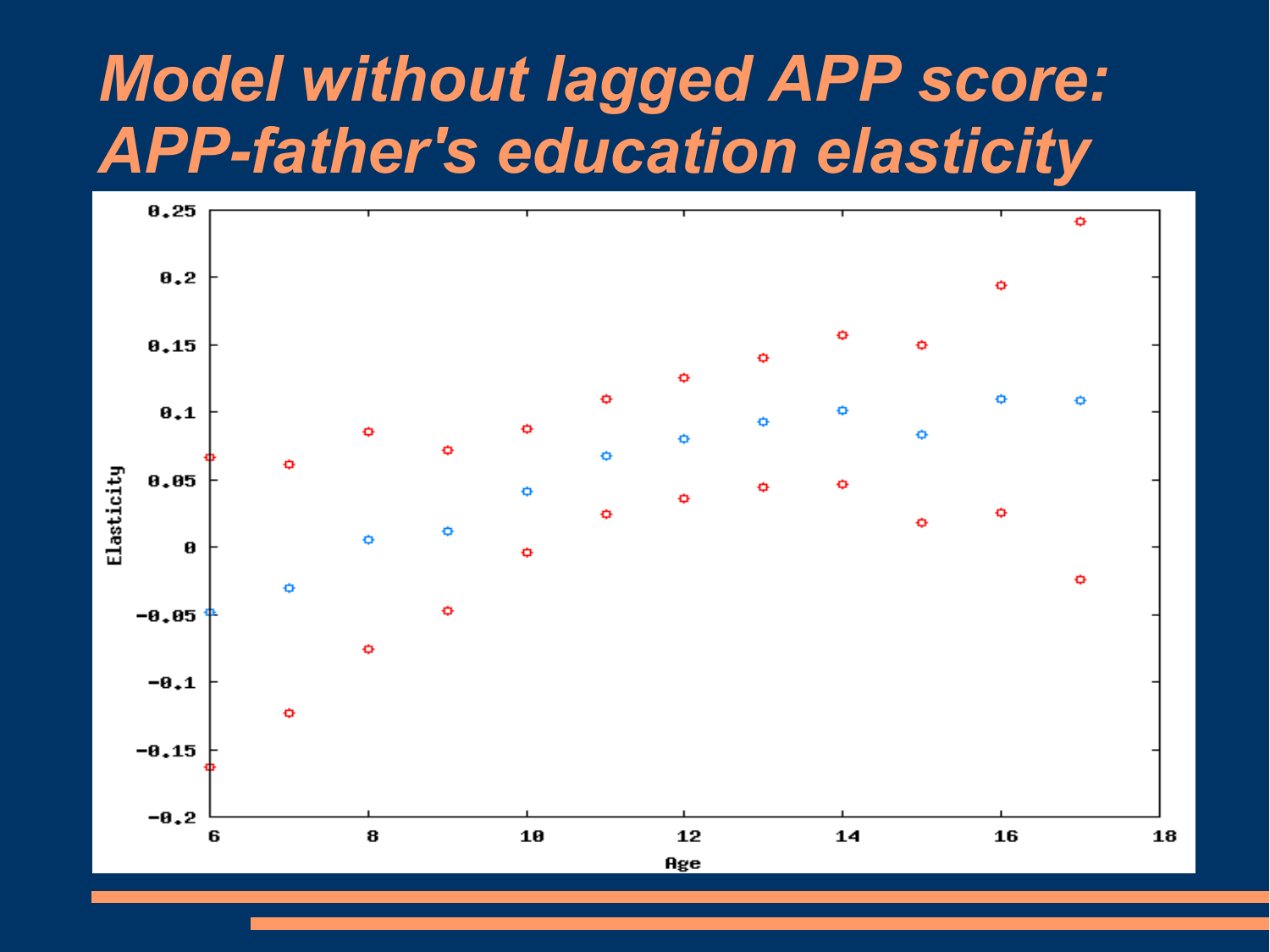#### *Model without lagged APP score : APP-mother's education elasticity*

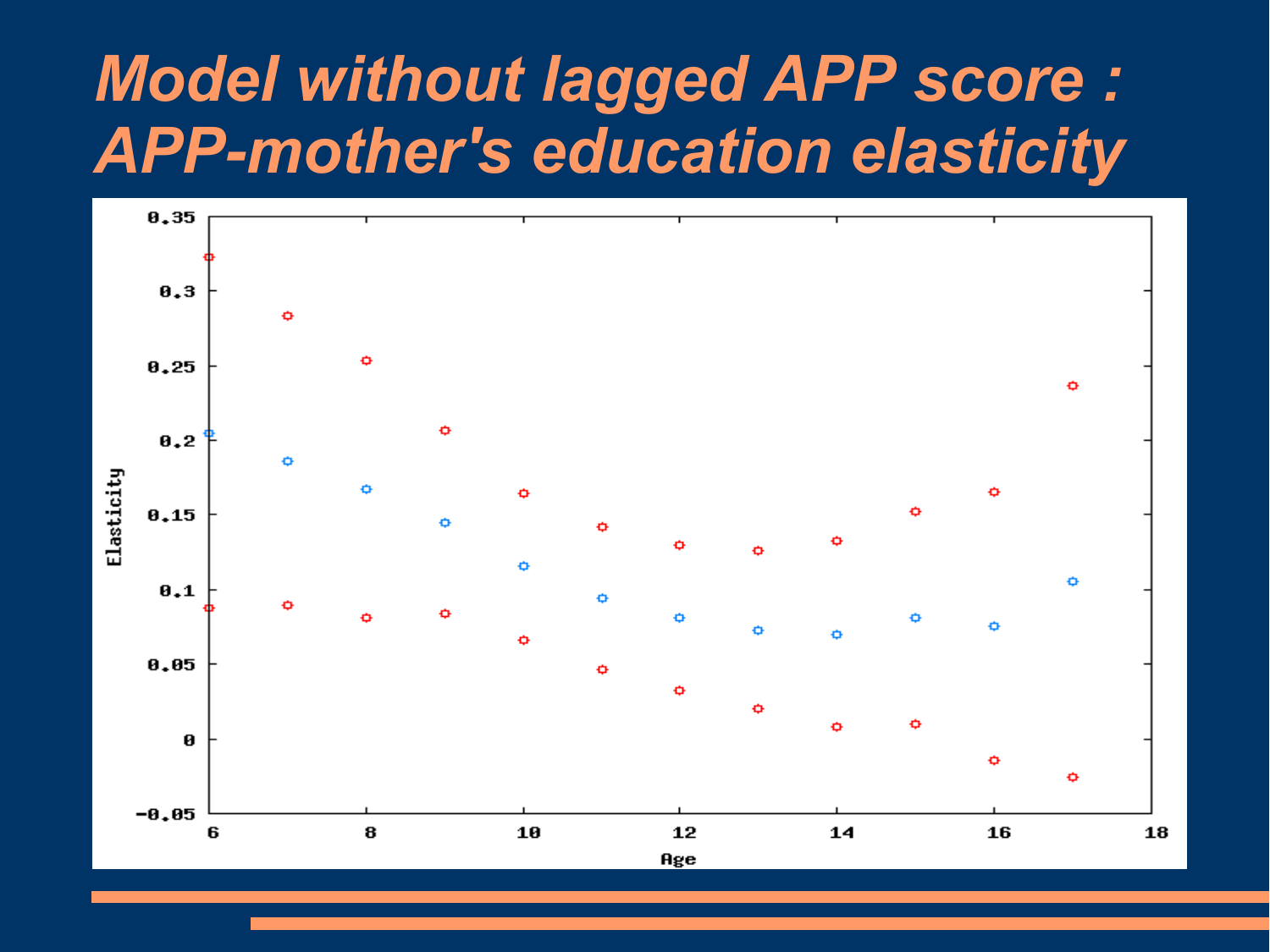## *Model without lagged APP score: APP score-age elasticity*

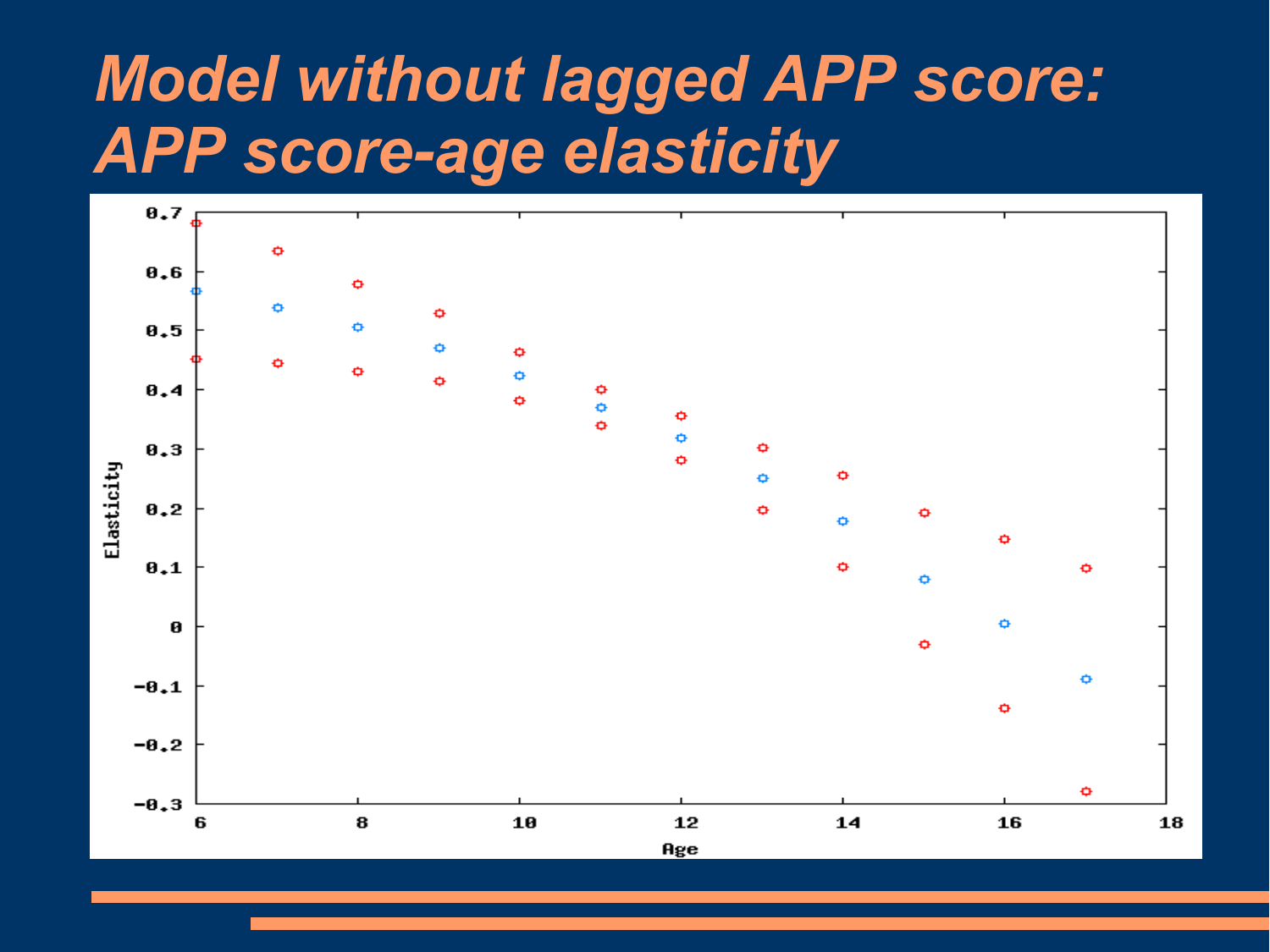#### *Model without lagged APP score: APP score-income elasticity*